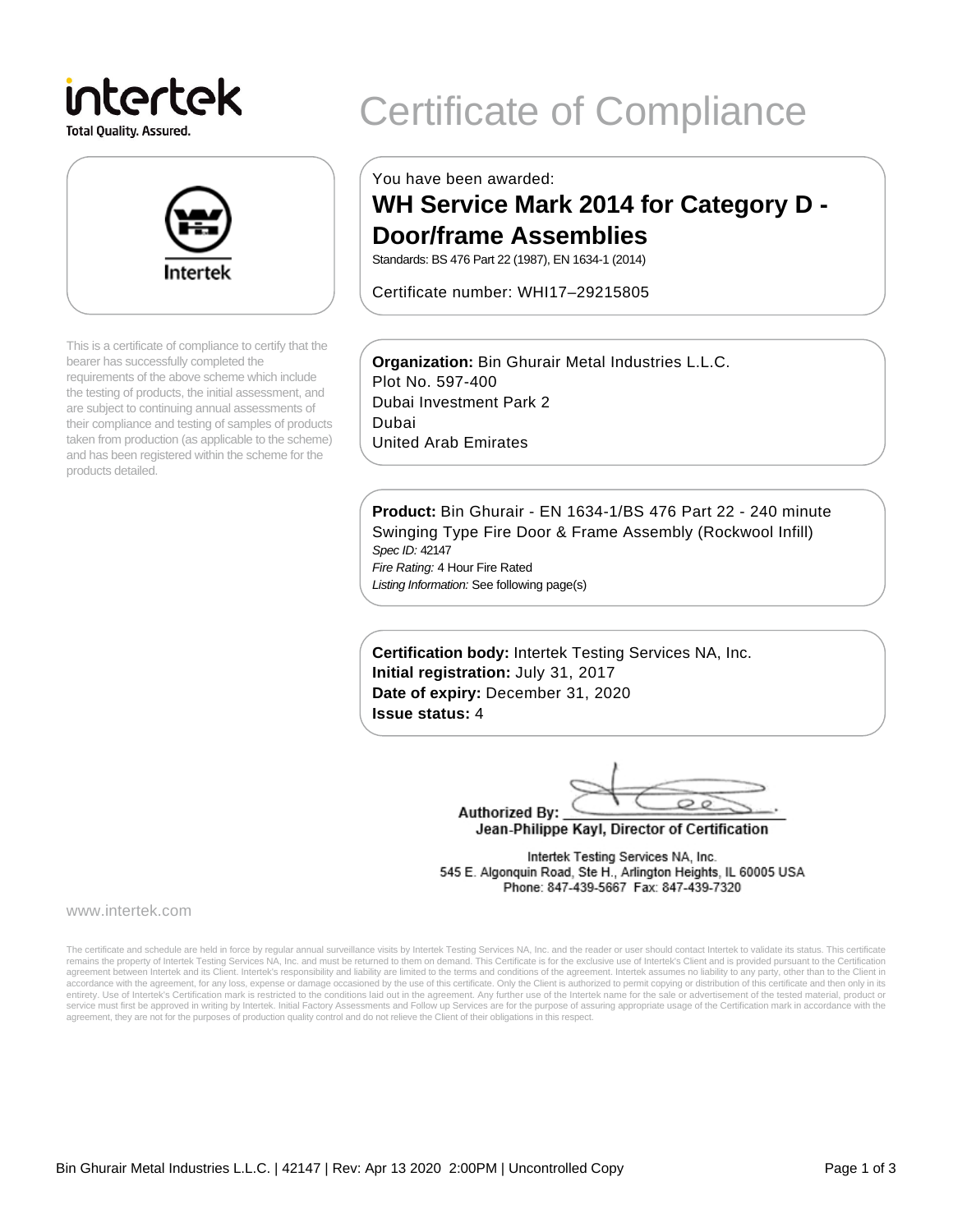## **LISTING INFORMATION**

#### **FIRE RESISTANT PRODUCT AND COMPONENTS**

Fire door and frame assembly - Rockwool infill type

#### **PRODUCT COVERED**

Single Leaf Steel Fire Door and Frame

#### **PRODUCT DESCRIPTION**

Single swinging, steel stiffened, hollow metal type, Rockwool (80 kg/m $^3$ ) infill fire doors intended for use in masonry constructions.

The door frame can be installed with or without grouting.

Limitations:

Minimum latch throw - 11mm.

Maximum tested sizes:

Single door frame - 1200mm x 2800mm x 150mm (w x h x jamb depth) Single door leaf - 1094mm x 2737mm x 45mm (w x h x thickness)

Vision Panel Glass - 225mm x 725mm x 5mm (w x h x thickness)

Double door: Not allowed

Allowed Extended Sizes for 240 minute fire rating:

|                   | Width (mm)                          | Height (mm)                             | Area (sq. m) |
|-------------------|-------------------------------------|-----------------------------------------|--------------|
| Single Door Frame | 1380<br>$\ $ (at 2920mm height)     | 3220<br>$\ $ (at 1251mm width)          | 14.03        |
| Single Door Leaf  | 11258<br>$\vert$ (at 2853mm height) | 13147<br>$\left\vert$ (at 1140mm width) | 13.59        |

Allowed Extended Sizes for the vision panel for 240 minute fire rating

|                    | Width (mm)                     | Height (mm)                          | Area (sq. m) |
|--------------------|--------------------------------|--------------------------------------|--------------|
| Vision panel glass | 1258<br>$\ $ (at 736mm height) | 1833<br>$\parallel$ (at 228mm width) | 10.19        |

Allowed Extended Sizes for 120 minute fire rating: